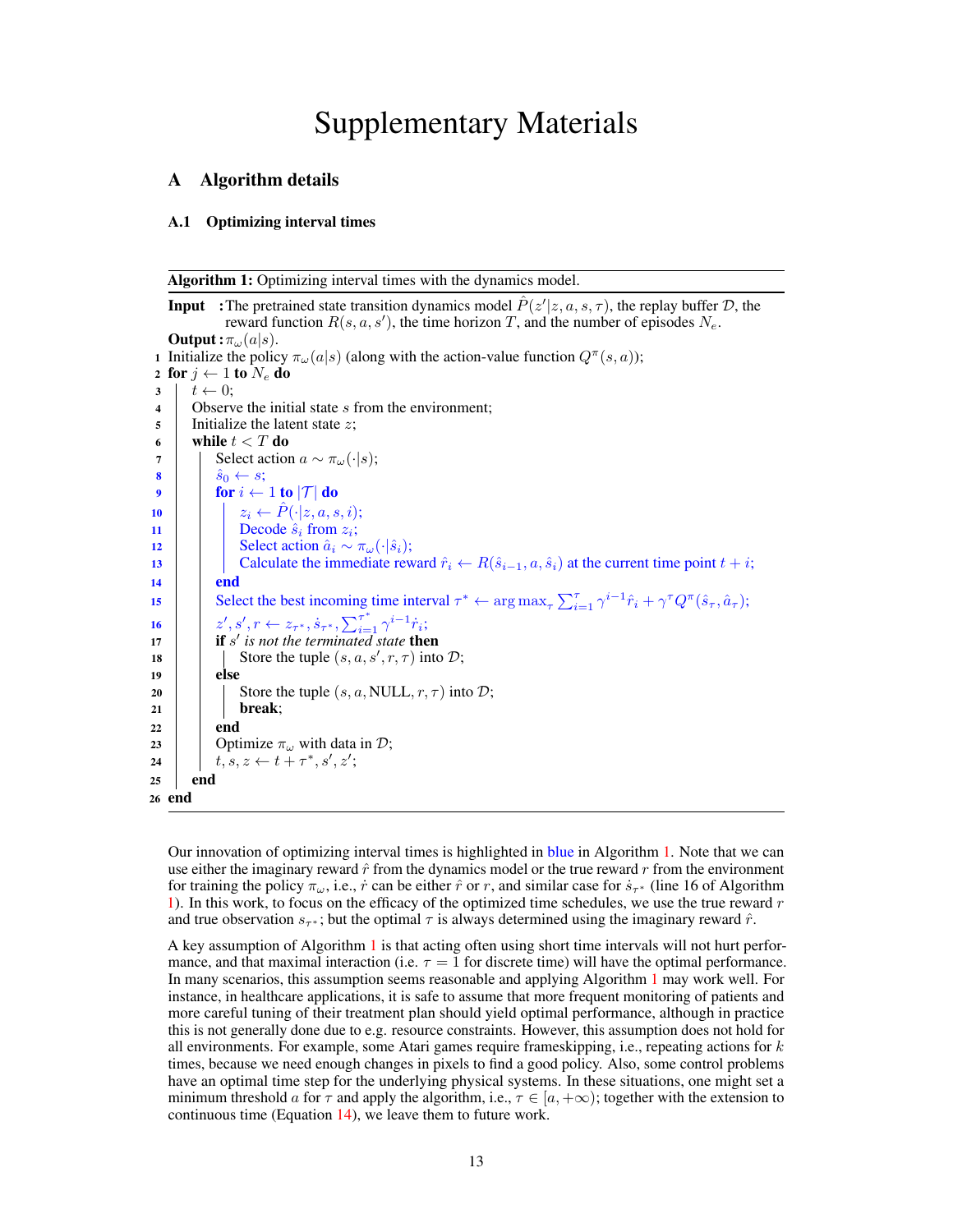<span id="page-1-0"></span>
$$
\tau^* := \underset{\tau \in [a,\infty)}{\arg \max} \int_{t=a}^{\tau} \gamma^t \hat{r} dt + \gamma^{\tau} Q^{\pi}(\hat{s}_{\tau}, \hat{a}_{\tau}) \tag{14}
$$

#### A.2 Learning world models

|        | Algorithm 2: Learning world models [Ha and Schmidhuber, 2018] for SMDPs.                                                                                             |  |  |  |  |  |
|--------|----------------------------------------------------------------------------------------------------------------------------------------------------------------------|--|--|--|--|--|
|        | <b>Input</b> :The replay buffer D, the reward function $R(s, a, s')$ , the time horizon T, and the                                                                   |  |  |  |  |  |
|        | number of episodes $N_t$ for model learning and $N_e$ for policy optimization.                                                                                       |  |  |  |  |  |
|        | <b>Output</b> : $\hat{P}(z', \tau   z, a, s), \pi_{\omega}(a s)$ .                                                                                                   |  |  |  |  |  |
|        | 1 Initialize the policy $\pi_{\omega}(a s)$ (along with the action-value function $Q^{\pi}(s, a)$ );                                                                 |  |  |  |  |  |
|        | 2 Initialize the dynamics model $\hat{P}(z', \tau   z, a, s)$ ;                                                                                                      |  |  |  |  |  |
|        | 3 Collect a collection of trajectories $h = \left( \{s_i^{(n)}\}_{i=0}^{L_n}, \{a_i^{(n)}\}_{i=0}^{L_n-1}, \{\tau_i^{(n)}\}_{i=0}^{L_n-1} \right)_{n=1}^{N_t}$ using |  |  |  |  |  |
|        | random policies, where $\sum_{i=0}^{L_n-1} \tau_i^{(n)} < T$ for $\forall n \in \{1, 2, , N_t\}$ ;                                                                   |  |  |  |  |  |
|        | 4 Train $\hat{P}(z', \tau   z, a, s)$ with h as described in Section 4.1;                                                                                            |  |  |  |  |  |
|        | 5 for $i \leftarrow 1$ to $N_e$ do                                                                                                                                   |  |  |  |  |  |
| 6      | $t \leftarrow 0$ ;                                                                                                                                                   |  |  |  |  |  |
| 7      | Observe the initial state $s$ from the environment or sample from a set of initial states;                                                                           |  |  |  |  |  |
| 8      | Initialize the latent state $z$ ;                                                                                                                                    |  |  |  |  |  |
| 9      | while $t < T$ do                                                                                                                                                     |  |  |  |  |  |
| 10     | Select action $a \sim \pi_{\omega}(\cdot   s)$ ;                                                                                                                     |  |  |  |  |  |
| 11     | Predict the incoming time interval $\tau$ and next latent state $z'$ using $\hat{P}(\cdot z, a, s)$ ;                                                                |  |  |  |  |  |
| 12     | Decode $s'$ from $z'$ ;                                                                                                                                              |  |  |  |  |  |
| 13     | Calculate the reward $r \leftarrow R(s, a, s')$ ;                                                                                                                    |  |  |  |  |  |
| 14     | <b>if</b> s' is not the terminated state <b>then</b>                                                                                                                 |  |  |  |  |  |
| 15     | Store the tuple $(s, a, s', r, \tau)$ into $\mathcal{D}$ ;                                                                                                           |  |  |  |  |  |
| 16     | else                                                                                                                                                                 |  |  |  |  |  |
| 17     | Store the tuple $(s, a, NULL, r, \tau)$ into $\mathcal{D}$ ;                                                                                                         |  |  |  |  |  |
| 18     | break;                                                                                                                                                               |  |  |  |  |  |
| 19     | end                                                                                                                                                                  |  |  |  |  |  |
| 20     | Optimize $\pi_{\omega}$ with data in D;                                                                                                                              |  |  |  |  |  |
| 21     | $t, s, z \leftarrow t + \tau, s', z';$                                                                                                                               |  |  |  |  |  |
| 22     | end                                                                                                                                                                  |  |  |  |  |  |
| 23 end |                                                                                                                                                                      |  |  |  |  |  |

<span id="page-1-1"></span>Algorithm [2](#page-1-1) assumes that the dynamics can be fully covered by random policies. However, these may be far away from the optimal policy. Because the policy is trained only on fictional samples without considering the planning horizon, there is no difference between learning in the virtual world created by the dynamics model and the true environment. Thus, the performance of learned policies is mainly determined by the model's capacity.

Nevertheless, Algorithm [2](#page-1-1) does not work well on more sophisticated Mujoco tasks, because the dynamics cannot be fully explored by a random policy, and a long planning horizon makes the compounding error of fictional samples accumulate very quickly. One might use an iterative training procedure of Algorithm [2](#page-1-1) [\[Ha and Schmidhuber,](#page-0-1) [2018,](#page-0-1) [Schmidhuber,](#page-0-3) [2015\]](#page-0-3) for more complex environments, which interleaves exploration and learning. However, in order to combat the model bias, this type of Dyna-style algorithm usually requires computationally expensive model ensembles [\[Kurutach et al.,](#page-0-4) [2018,](#page-0-4) [Janner et al.,](#page-0-5) [2019\]](#page-0-5). Thus, we turn to the MPC-style algorithm for planning (Algorithm [3\)](#page-2-0), which is also sufficiently effective to demonstrate a learned model's capacity and is more computationally efficient.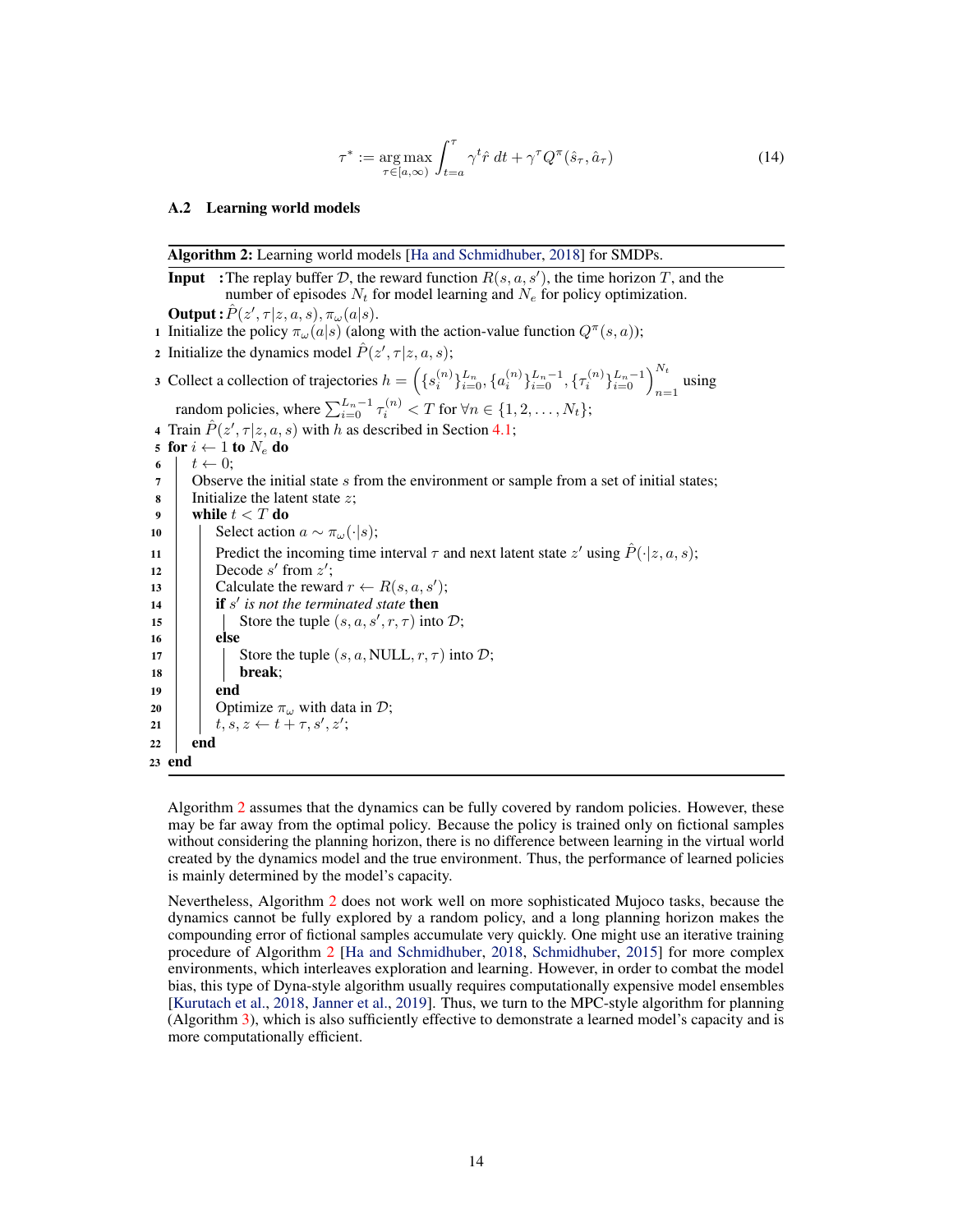#### A.3 Model predictive control with actor-critic

Algorithm 3: Model predictive control (MPC) with DDPG for SMDPs.

**Input** :The replay buffer *D*, the environment dataset  $\mathcal{D}_{env}$ , the reward function  $R(s, a, s')$ , the planning horizon *H*, the search population *K*, the number of environment steps *M* and the number of epochs *E*.  $\mathbf{Output:} \hat{P}(z', \tau | z, a, s), \pi_{\omega}(a | s), Q^{\pi}_{\varphi}(s, a).$ 1 Initialize the actor  $\pi_{\omega}(a|s)$  and the critic  $Q^{\pi}_{\varphi}(s, a)$ , and their target networks  $\pi_{\omega'}$  and  $Q^{\pi}_{\varphi'}$ ; 2 Initialize the dynamics model  $\hat{P}(z', \tau | z, a, s)$ ; <sup>3</sup> Gather a collection of trajectories using random policies, and save them into *Denv*; 4 for  $i \leftarrow 1$  to *E* do<br>5 Train  $\hat{P}(z', \tau | z)$  $\mathcal{F}$  Train  $\hat{P}(z', \tau | z, a, s)$  with data in  $\mathcal{D}_{env}$  as described in Section [4.1;](#page-0-2) <sup>6</sup> Observe the initial state *s* from the environment; <sup>7</sup> Initialize the latent state *z*; 8 **for**  $j \leftarrow 1$  to M do for  $k \leftarrow 1$  to  $K$  do 10 *t*  $\hat{s}_0^{(k)}, \hat{s}_0^{(k)}, z_0^{(k)} \leftarrow 0, s, z;$ 11 **for**  $h \leftarrow 1$  to *H* do 12 Select action  $a_{h-1}^{(k)} \sim \pi_{\omega}(\cdot | \hat{s}_{h-1}^{(k)})$ ;  $z_h^{(k)}, \tau_{h-1}^{(k)} \leftarrow \hat{P}(\cdot|z_{h-1}^{(k)}, a_{h-1}^{(k)}, \hat{s}_{h-1}^{(k)});$ 14 Decode  $\hat{s}_h^{(k)}$  from  $z_h^{(k)}$ ; 15 **calculate the reward**  $\hat{r}_{h-1}^{(k)} \leftarrow R(\hat{s}_{h-1}^{(k)}, a_{h-1}^{(k)}, \hat{s}_h^{(k)})$ ; 16  $t_h^{(k)} \leftarrow t_{h-1}^{(k)} + \tau_{h-1}^{(k)};$ 17 | | | **end** 18 Select action  $a_H^{(k)} \leftarrow \pi_\omega(\cdot|\hat{s}_H^{(k)})$ ;  $19$  end 20 Select the best sequence index  $k^* \leftarrow \arg \max_k \sum_{h=1}^H \gamma^{t_{h-1}^{(k)}} \hat{r}_{h-1}^{(k)} + \gamma^{t_H^{(k)}} Q^{\pi}_{\varphi}(\hat{s}_H^{(k)}, a_H^{(k)})$ ; 21 Select the best action  $a \leftarrow a_0^{(k^*)}$ ; 22  $\Box$  Observe the incoming time interval  $\tau$  and next observation *s'*; 23 Encode the next latent state  $z' \leftarrow \hat{P}(\cdot|z, a, s, \tau);$ <br>Calculate the reward  $r \leftarrow R(s, a, s')$ ; 24 Calculate the reward  $r \leftarrow R(s, a, s')$ ; 25 **i if** *s'* is not the terminated state then 26  $\Box$  Store the tuple  $(s, a, s', r, \tau)$  into  $\mathcal{D}$ ;  $27$  else 28 Store the tuple  $(s, a, NULL, r, \tau)$  into *D*;<br>
29 Observe the initial state *s* from the enviro Observe the initial state *s* from the environment: <sup>30</sup> Initialize the latent state *z*;  $31$  continue;  $32$  end 33 **Optimize**  $\pi_{\omega}$  and  $Q_{\varphi}^{\pi}$  with data in  $\mathcal{D}$ ; 34 | Update target networks  $\pi_{\omega'}$  and  $Q^{\pi}_{\varphi'}$ ;  $35$  |  $s, z \leftarrow s', z';$ <sup>36</sup> end  $37$  Store trajectories collected in the current epoch into  $\mathcal{D}_{env}$ ; <sup>38</sup> end

<span id="page-2-0"></span>In Algorithm [3,](#page-2-0) the actor provides a good initialization of deterministic action sequences, and MPC searches for the best one from these sequences plus Gaussian noises, i.e., we sample the action from a normal distribution  $a \sim \mathcal{N}(\pi_{\omega}(\cdot|s), \sigma^2)$ , where  $\sigma^2$  is the noise variance (line 12 of Algorithm [3\)](#page-2-0). Further, in the vanilla MPC, the best sequence is determined by the cumulative reward of model rollouts, however, the selected action may not be globally optimal due to the short planning horizon *H*. The critic offers an estimate of expected returns for the final state of simulated trajectories,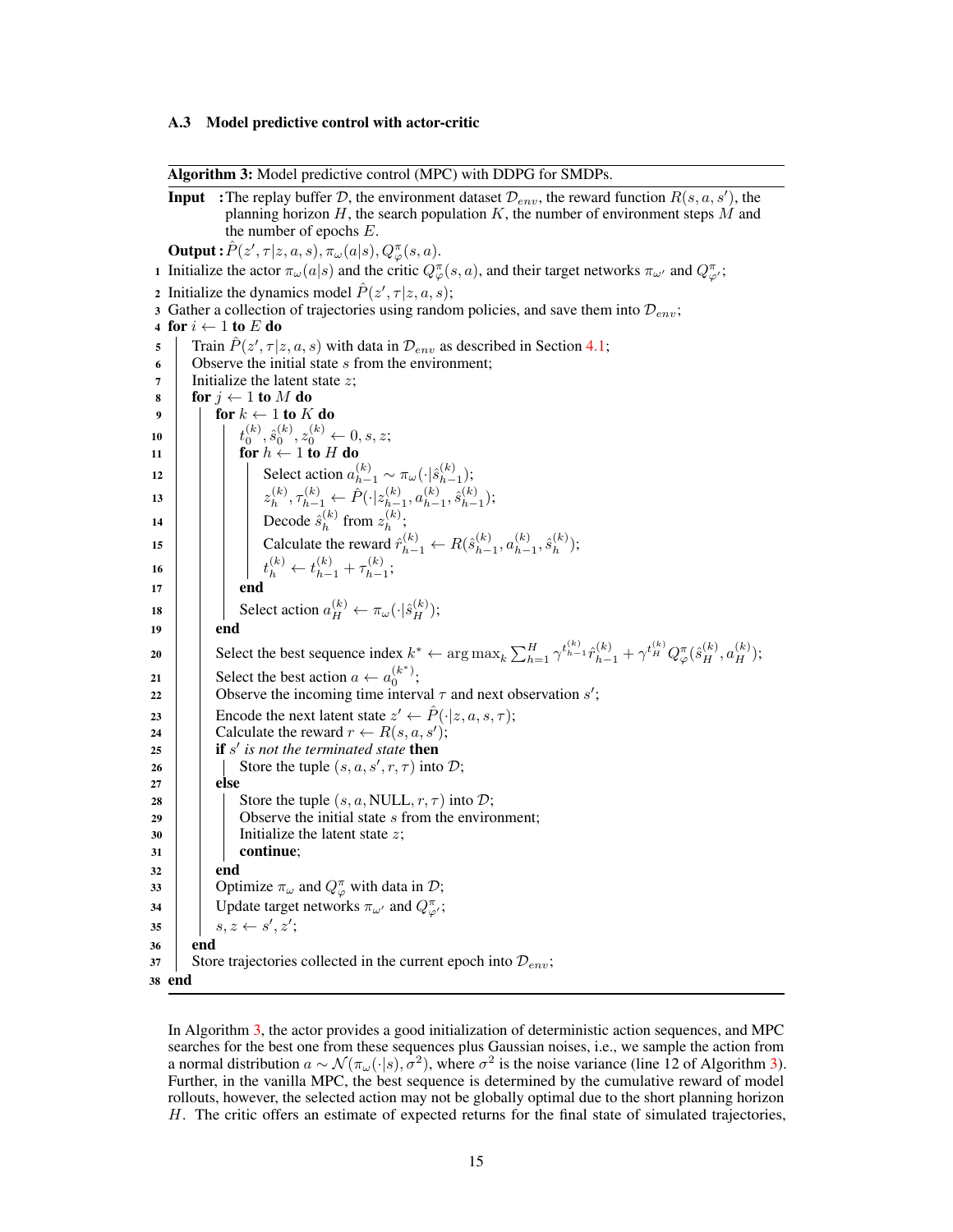which overcomes the shortsighted planning problem (line 20 of Algorithm [3\)](#page-2-0). Note that we use the deterministic action  $a_H$  (without Gaussian noise) for the final state  $\hat{s}_H$  to calculate the action-value function  $Q(\hat{s}_H, a_H)$  (line 18 of Algorithm [3\)](#page-2-0).

## B Environment specifications

**Windy gridworld.** We extend the  $7 \times 10$  gridworld to have continuous states  $s = (x, y)$  and continuous-time actions. That is, picking an orientation (action)  $a = (\Delta x, \Delta y)$ , agents move towards this direction over arbitrary second(s)  $\tau \in \text{Unif}\{1,7\}$  for  $(\tau \Delta x, \tau \Delta y)$ . The agent is allowed to "move as a king", i.e., take eight actions, including moving up, down, left, right, upleft, upright, downleft and downright. Specifically, the agent can move  $a = (\Delta x, \Delta y)$  in the gridworld every second:

$$
a = (\Delta x, \Delta y) = \begin{cases} (0.17, 0) & \text{up} \, , \\ (-0.17, 0) & \text{down} \, , \\ (0, -0.17) & \text{left} \, , \\ (0, 0.17) & \text{right} \, , \\ (\frac{0.17}{\sqrt{2}}, -\frac{0.17}{\sqrt{2}}) & \text{upleft} \, , \\ (\frac{0.17}{\sqrt{2}}, \frac{0.17}{\sqrt{2}}) & \text{upright} \, , \\ (-\frac{0.17}{\sqrt{2}}, \frac{0.17}{\sqrt{2}}) & \text{downleft} \, , \\ (-\frac{0.17}{\sqrt{2}}, \frac{0.17}{\sqrt{2}}) & \text{downleft} \, , \\ (-\frac{0.17}{\sqrt{2}}, \frac{0.17}{\sqrt{2}}) & \text{downright} \, . \end{cases}
$$

Every second, agents in the region with the weaker wind  $(x \in [2.5, 8.5], y \in [0, 7])$  are pushed to move upward for  $(\Delta x, \Delta y) = (\frac{0.17}{4}, 0)$ , and agents in the region with the strong wind  $(x \in$  $[5.5, 7.5], y \in [0, 7]$  are pushed to move upward for  $(\Delta x, \Delta y) = (\frac{0.17}{2}, 0)$ . If agents hit the boundary of the gridworld, they will just stand still until the end of transition time  $\tau$ . Every second in the gridworld incurs -1 cost until discovering the goal region (trigger +10 reward) or after  $T = 150$ seconds. Thus, we are given the reward function

$$
R(s, a, s', \tau) = \begin{cases} 10 - \tau, & s' = (x \in [3, 4], y \in [6.5, 7.5]), \\ -\tau, & \text{otherwise.} \end{cases}
$$

In addition, we feed the zero-centered state  $(\bar{x}, \bar{y})$  for both model training and policy optimization.

Acrobot. Acrobot, a canonical RL and control problem, is a two-link pendulum with only the second joint actuated. Initially, both links point downwards. The goal is to swing up the pendulum by applying a positive, neutral, or negative torque on the joint such that the tip of the pendulum reaches a given height. The state space consists of four continuous variables,  $s = (\theta_1, \theta_2, \dot{\theta}_1, \dot{\theta}_2)$ , where  $\theta_1 \in [-\pi, \pi]$  is the angular position of the first link in relation to the joint, and  $\theta_2 \in [-\pi, \pi]$  is the angular position of the second link in relation to the first;  $\dot{\theta}_1 \in [-4\pi, 4\pi]$  and  $\dot{\theta}_2 \in [-9\pi, 9\pi]$  are the angular velocities of each link respectively. The reward is collected as the height of the tip of the pendulum (as recommended in the work of [\[Wang et al.,](#page-0-6) [2019\]](#page-0-6)) after the transition time  $\tau$ :

$$
R(s, a, s') = -\cos\theta_1 - \cos(\theta_1 + \theta_2),
$$

until the goal is reached or after  $T = 100$ .

HIV. The interaction of the immune system with the human immunodeficiency virus (HIV) and treatment protocols was mathematically formulated as a dynamical system [\[Adams et al.,](#page-0-7) [2004\]](#page-0-7), which can be resolved using RL approaches [\[Ernst et al.,](#page-0-8) [2006,](#page-0-8) [Parbhoo et al.,](#page-0-9) [2017,](#page-0-9) [Killian et al.,](#page-0-10) [2017\]](#page-0-10). The goal of this task is to determine effective treatment strategies for HIV infected patients based on critical markers from a blood test, including the viral load (*V* , which is the main maker indicating if healthy), the number of healthy and infected CD4+ T-lymphocytes  $(T_1, T_1^*$ , respectively), the number of healthy and infected macrophages  $(T_2, T_2^*$ , respectively), and the number of HIV-specific cytotoxic T-cells  $(E)$ , i.e.,  $s = (T_1, T_2, T_1^*, T_2^*, V, E)$ . To build a partially observerable HIV environment,  $T_1^*$ and  $T_2^*$  are removed from the state space. The anti-HIV drugs can be roughly grouped into two main categories (Reverse Transcriptase Inhibitors (RTI) and Protease Inhibitors (PI)). The patient is assumed to be given treatment from one of two classes of drugs, a mixture of the two treatments, or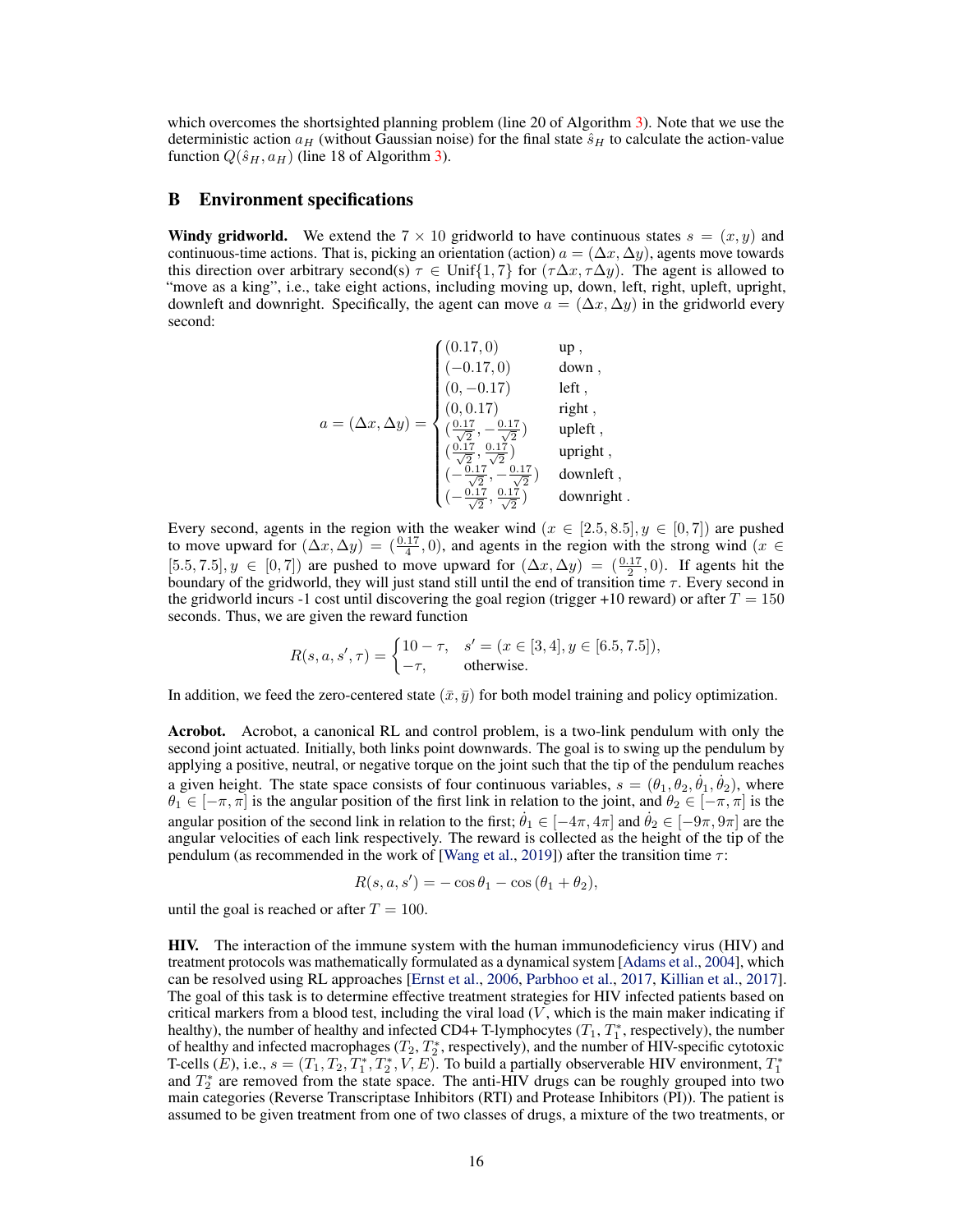provided no treatment. The agent starts at an unhealthy status  $s_0 = [163573, 5, 11945, 46, 63919, 24]$ , where the viral load and number of infected cells are much higher than the number of virus-fighting T-cells. The dynamics system is defined by a set of differential equations:

$$
\begin{aligned}\n\dot{T}_1 &= \lambda_1 - d_1 T_1 - (1 - \epsilon_1) k_1 V T_1 \\
\dot{T}_2 &= \lambda_2 - d_2 T_2 - (1 - f \epsilon_1) k_2 V T_2 \\
\dot{T}_1^* &= (1 - \epsilon_1) k_1 V T_1 - \delta T_1^* - m_1 E T_2^* \\
\dot{T}_2^* &= (1 - \epsilon_2) N_T \delta \left( T_1^* + T_2^* \right) - cV - \left[ (1 - \epsilon_1) \rho_1 k_1 T_1 + (1 - f \epsilon_1) \rho_2 k_2 T_2 \right] V \\
\dot{E} &= \lambda_E + \frac{b_E \left( T_1^* + T_2^* \right)}{\left( T_1^* + T_2^* \right) + K_b} E - \frac{d_E \left( T_1^* + T_2^* \right)}{\left( T_1^* + T_2^* \right) + K_d} E - \delta_E E\n\end{aligned}
$$

where  $\epsilon_1 = 0.7$  (if RTI is applied, otherwise 0) and  $\epsilon_2 = 0.3$  (if PI is applied, otherwise 0) are treatment specific parameters, selected by the prescribed action. See the specification of other parameters in the work of [\[Adams et al.,](#page-0-7) [2004\]](#page-0-7).

The effective period is determined by the state (mainly determined by the viral load *V* ) and the treatment as follow:

$$
\tau \sim \begin{cases}\n\text{Unif}\{7, 14\} & \text{if } V \le 10^4 \text{ and no treatment,} \\
\text{Unif}\{3, 7\} & \text{if } V \le 10^4 \text{ and any treatment,} \\
\text{Unif}\{3, 7\} & \text{if } 10^4 \le V \le 10^5 \text{ and no treatment,} \\
\text{Unif}\{3, 5\} & \text{if } 10^4 \le V \le 10^5 \text{ and (only RIT or only PI),} \\
\text{if } 10^4 \le V \le 10^5 \text{ and (both RIT and PI),} \\
\text{if } V \ge 10^5 \text{ and no treatment,} \\
\text{Unif}\{1, 2\} & \text{if } V \ge 10^5 \text{ and any treatment.}\n\end{cases}
$$

The reward is gathered based on the patient's healthy state after effective period:

$$
R(s, a, s') = -0.1V - 20000\epsilon_1^2 - 2000\epsilon_2^2 + 1000E.
$$

An episode ends after  $T = 1000$  days and there is no early terminated condition. The state variables are first put in log scale then normalized to have zero mean and unit standard deviation for both model training and policy optimization.

**Mujoco.** We consider the fully observable Mujoco environments, where the position of the root joint is also observed, which allows us to calculate the reward and determine the terminal condition for simulated states easily. The action repeats  $\tau$  times with the following pattern:

$$
\tau = \left\lfloor \frac{d-c}{2} \cos \left( 20\pi \|\theta_v\|_2 \right) + \frac{c+d}{2} \right\rceil
$$

where  $c/d$  is the minimum/maximum action repetition times,  $\theta_v$  is the angle velocity vector of all joints and  $\lfloor \cdot \rfloor$  is rounding to the nearest integer. We have  $c = 1$  for all three locomotion tasks;  $d = 7$ for the swimmer and the hopper and  $d = 9$  for the half-cheetah.

Because we assume the intermediate observations are not available during action repetition, the reward is calculated only based on the current observation *s*, the next observation *s'*, the control input  $a$  and and repeated times  $\tau$ :

$$
R(s, a, s', \tau) = \begin{cases} \frac{x'-x}{\tau} - 0.0001 \|a\|_2^2, & \text{for the swimmer,} \\ \frac{x'-x}{\tau} - 0.001 \|a\|_2^2 + 1 \text{(alive)}, & \text{for the hopper,} \\ \frac{x'-x}{\tau} - 0.1 \|a\|_2^2, & \text{for the half-checkah,} \end{cases}
$$

where  $x/x'$  is the previous/current position of the root joint, and there is an alive bonus of 1 for the hopper for every step. Also, instead of setting a fixed horizon, we keep the original maximum length of an episode in OpenAI Gym, i.e., the maximum number of environment steps over an episode is 1000 for all three tasks. We normalize observations so that they have zero mean and unit standard deviation for both model training and policy optimization.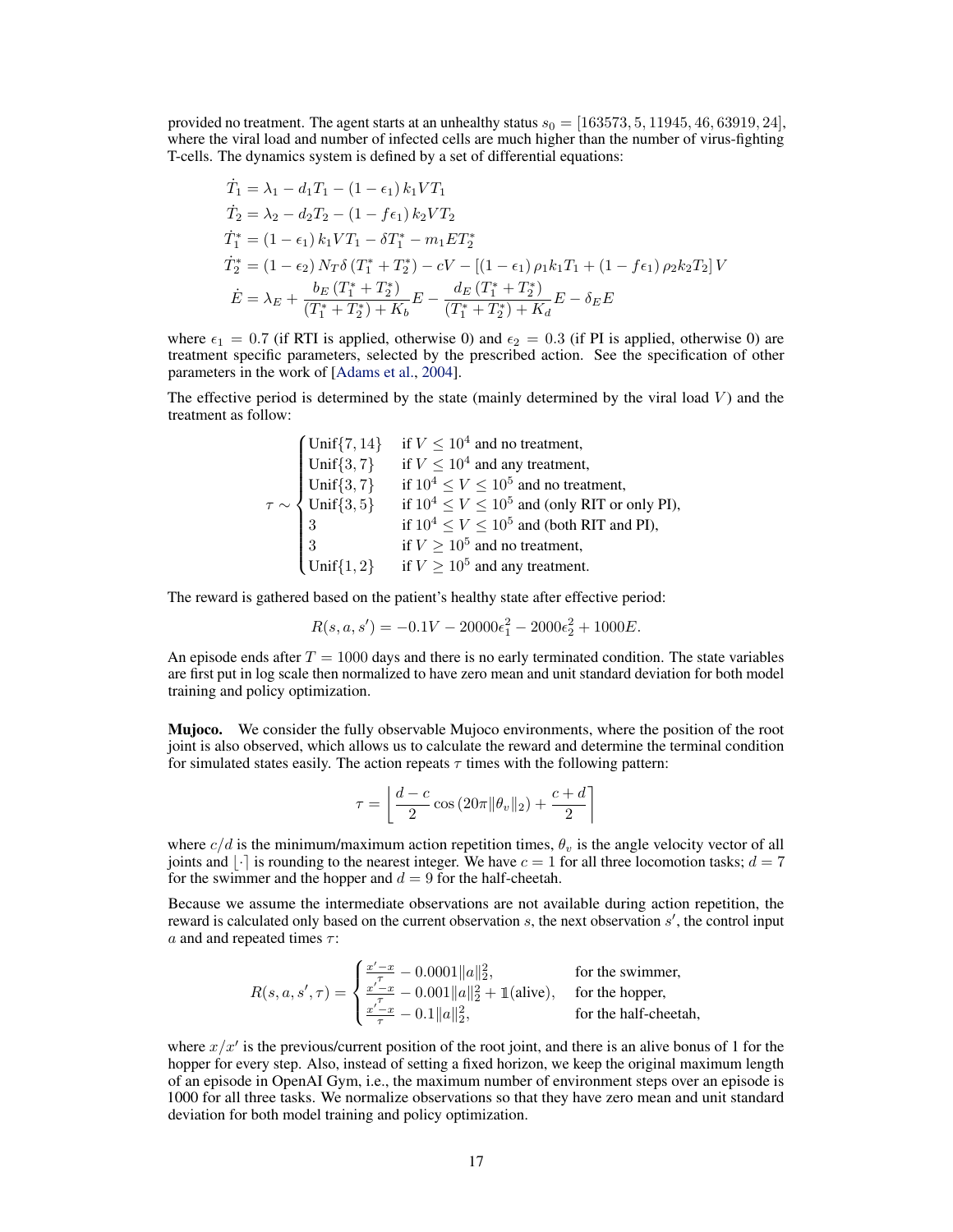# C Experimental details

## C.1 Planning

<span id="page-5-0"></span>**Learning world models.** For all three simpler domains, we collect  $N_t = 1000$  episodes as the training dataset, and collect another 100 episodes as the validation dataset. We optimize the policy for *N<sup>e</sup>* episodes until convergence, whose value is shown in Table [4.](#page-5-0) All final cumulative rewards are evaluated by taking the average reward of 100 trials after training policies for *N<sup>e</sup>* episodes.

|             | Gridworld | HIV  |      |
|-------------|-----------|------|------|
| model-based | 1000      | 200  | 1500 |
| model-free  | 1000      | 3500 |      |

Table 4: The choice of  $N_e$  for training policies until convergence.

Model predictive control with actor-critic. We switch between model training and policy optimization every  $M = 5000$  environment steps. Equipped with the value function from the critic, we can choose a relatively shorter planning horizon  $H = 10$ , which maintains the good performance while reducing the computational cost. We set a large search population  $K = 1000$ .

For model learning, the 90% collected trajectories are used as the training dataset and the remaining 10% are used as the validation dataset. Also, we divide a full trajectory into several pieces, whose length is equal to (or less than) the MPC planning horizon *H*. Not only does it reduce the computational cost of training a sequential model, but also helps the dynamics model provide more accurate predictions in a finite horizon.

Throughout all experiments, we use a soft-greedy trick for MPC planning to combat the model approximation errors [\[Hong et al.,](#page-0-11) [2019\]](#page-0-11). Instead of selecting the best first action (line 20 of Algorithm [3\)](#page-2-0), we take the average of first actions of the top 50 sequences as the final action for the agent. This simple approach alleviates the impact of inaccurate models and improves the performance.

Initialization of latent states. While using the model for planning, initial latent states of recurrentbased models are all zeros, but they are sampled from the prior distribution (standard normal distribution) for models with the encoder-decoder structure.

## C.2 Model learning

**Scheduled sampling.** As our model predicts the new latent state  $z<sup>'</sup>$  at time  $t + 1$ , it needs to be conditioned on the previous state at the previous time step *t*. During training, there is a choice for the source of the next input for the model: either the ground truth (observation) or the model's own previous prediction can be taken. The former provides more signal when the model is weak, while the latter matches more accurately the conditions during inference (episode generation), when the ground truth is not known. The scheduled sampling strikes a balance between the two. Specifically, at the beginning of the training, the ground truth is offered more often, which pushes the model to deliver the accurate short term predictions; at the end of the training, the previous predicted state is more likely to be used to help the model focus on the global dynamics. In other word, the optimization objective transits from the one-step loss to multiple-step loss. Therefore, the scheduled sampling can prevent the model from drifting out of the area of its applicability due to compounding errors. We use a linear decay scheme for scheduled sampling  $\epsilon = \max\{0, 1 - c \cdot k\}$ , where  $c = 0.0001$  is the decay rate and *k* is the number of iterations. However, we find that the scheduled sampling only works well on the acrobot task.

Early stopping. On Mujoco tasks, we utilize early stopping to prevent from overfitting, i.e., we terminate the training if the state prediction error ( $MSE$  in Equation [10\)](#page-0-12) on the validation dataset does not decrease for *e* training epochs and we use the parameters achieving the lowest state prediction error as the final model parameters. Because the model already learns the dynamics after trained for several epochs in Algorithm [3](#page-2-0) and only needs to be refined for some novel situations, we use a linear decay scheme:  $e = \max(15 - k, 3)$ , where k is the number of epochs in Algorithm [3.](#page-2-0) For three simpler domains, we run 12,000 iterations without early stopping.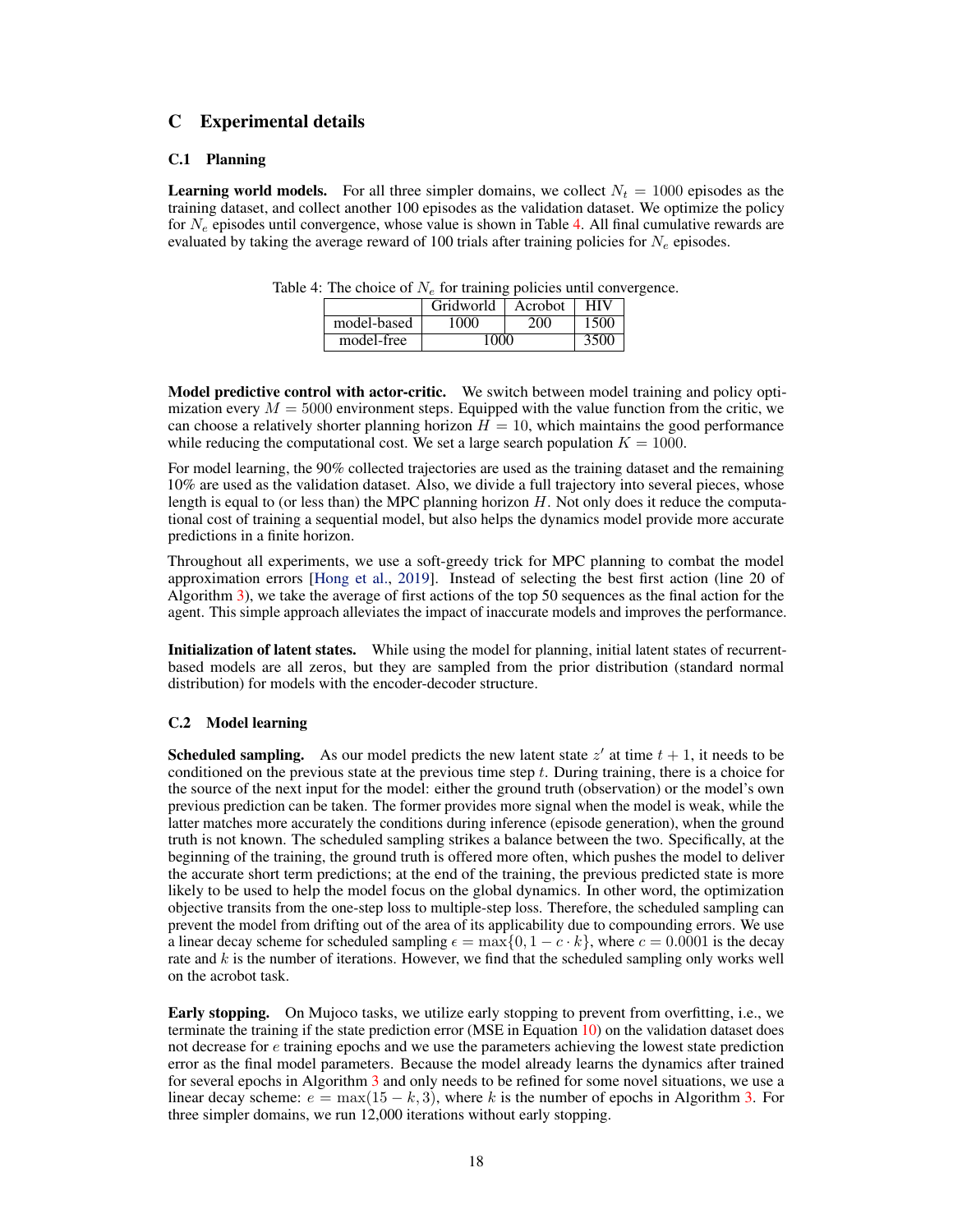**Model hyperparameters.** We tune the hyperparameters for dynamics models on different domains, but all baseline models use a same set of hyperparameters for comparison.

<span id="page-6-0"></span>

| naone et 11, per parametero 1 et le , maini |                                                                          |                              |            |         |        |             |  |
|---------------------------------------------|--------------------------------------------------------------------------|------------------------------|------------|---------|--------|-------------|--|
|                                             | Gridworld                                                                | Acrobot                      | <b>HIV</b> | Swimmer | Hopper | HalfCheetah |  |
| Learning rate                               | $1e-3$                                                                   | $5e-4$                       | $1e-3$     |         |        |             |  |
| Batch size                                  | 32                                                                       |                              |            | 128     |        |             |  |
| Latent dimension                            | $\mathfrak{D}$<br>10                                                     |                              |            | 128     |        | 400         |  |
| Weight decay                                | $1e-3$                                                                   |                              |            |         |        |             |  |
| Scheduled sampling                          | N <sub>0</sub>                                                           | <b>Yes</b><br>N <sub>o</sub> |            |         |        |             |  |
| <b>GRU</b>                                  | one layer, unidirectional, Tanh activation                               |                              |            |         |        |             |  |
| Encoder hidden to latent                    | 5<br>20                                                                  |                              |            |         |        |             |  |
| Interval timer $g_{\kappa}$                 | N/A                                                                      |                              | 20         |         |        |             |  |
| $\lambda$ in Equation 9                     | O                                                                        |                              | 0.01       |         |        |             |  |
| ODE network $f_{\theta}$                    |                                                                          | 20                           |            | 128     |        | 400         |  |
| ODE solver                                  | Runge-Kutta 4(5) adaptive solver (dopri5)                                |                              |            |         |        |             |  |
| ODE error tolerance                         | 1e-3 (relative), 1e-4 (absolute)<br>$1e-5$ (relative), $1e-6$ (absolute) |                              |            |         |        |             |  |

Table 5: Hyperparameters for dynamics models on different domains.

All hyperparameters are shown in Table [5.](#page-6-0) Specifically,

- "Learning rate" refers to the learning rate for the Adam optimizer to train the dynamics model.
- "GRU" refers to the architecture of the GRU in all experiments, including the encoder in the Latent-RNN and Latent-ODE;
- For encoder-decoder models, we use a neural network with one layer and Tanh activation to convert the final hidden state of the encoder to the mean and log variance (for applying reparameterization trick to train VAE) of the initial latent state of the decoder. "Encoder hidden to latent" refers to the number of hidden units of this neural network.
- We use a neural network with one layer and Tanh activation for the interval timer  $q_{\kappa}$ . "Interval" timer  $g_{\kappa}$ " refers to the number of hidden units of this neural network.
- We use a neural network with two layers and Tanh activation for the ODE network *f*<sub>0</sub>. "ODE network  $f_{\theta}$ " refers to the number of hidden units of this neural network.
- "ODE solver" refers to the numerical ODE solver we use to solve the ODE (Equations [6](#page-0-14) and [7\)](#page-0-15). Note that we do not use the adjoint method [\[Chen et al.,](#page-0-16) [2018\]](#page-0-16) for ODE solvers due to a longer computation time.
- "ODE error tolerance" refers to the error tolerance we use to solve the ODE numerically.

#### C.3 Policy

DQN hyperparameters. The DQN for three simpler domains has two hidden layers of 256 and 512 units each with Relu activation. Parameters are trained using an Adam optimizer with a learning rate 5e-4 and a batch size of 128. We minimize the temporal difference error using the Huber loss, which is more robust to outliers when the estimated Q-values are noisy. We update the target network every 10 episodes (hard update). The action is one-hot encoded as the input for DQNs. To improve the performance of the DQN, we use a prioritized experience replay buffer [\[Schaul et al.,](#page-0-17) [2015\]](#page-0-17) with a prioritization exponent of 0.6 and an importance sampling exponent of 0.4, and its size is 1e5. To encourage exploration, we construct an  $\epsilon$ -greedy policy with an inverse sigmoid decay scheme from 1 to 0.05. Also, all final policies are softened with  $\epsilon = 0.05$  for evaluation.

DDPG hyperparameters. The DDPG networks for both the actor and critic have two hidden layers of 64 units each with Relu activation. Parameters are trained using an Adam optimizer with a learning rate of 1e-4 for the actor, a learning rate of 1e-3 for the critic and a batch size of 128. The target networks are updated with the rate 1e-3. The size of the replay buffer is 1e6. To encourage exploration, we collect 15000 samples with a random policy at the beginning of training, and add a Gaussian noise  $\mathcal{N}(0, 0.1^2)$  to every selected action.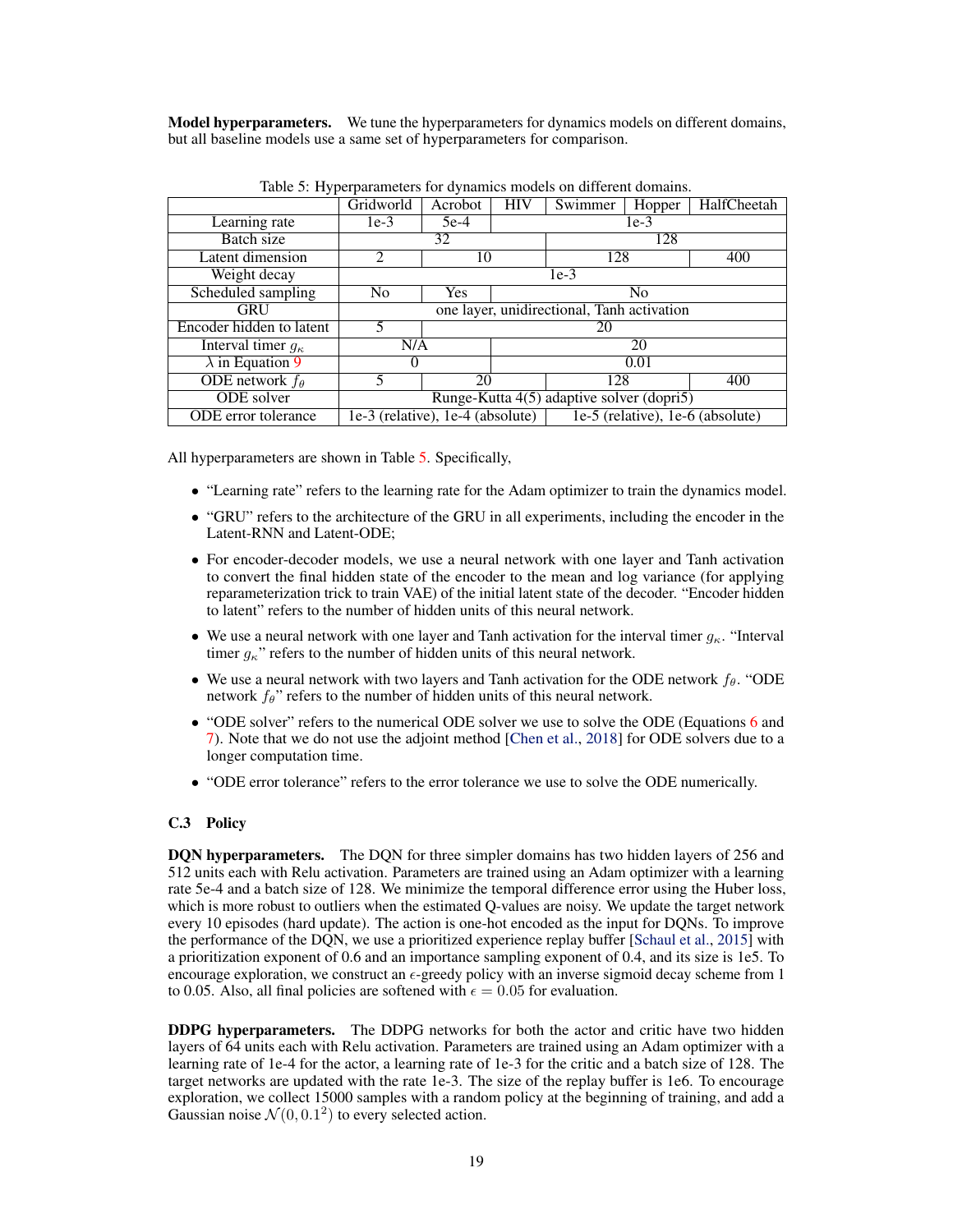<span id="page-7-0"></span>

Figure 5: Learning curves with all baselines on three simpler domains. The *x*-axis is the number of episodes in Algorithm [2](#page-1-1) (for the model-free baseline, the *x*-axis is the number of episodes in the actual environment). The shaded region represents a standard deviation of average evaluation over four runs (evaluation data is collected every 4 episodes). Curves are smoothed with a 20-point window for visual clarity.

Discount factors. The discount factor is 0.99 for the windy gridworld and Mujoco tasks, is 0.995 for the HIV domain, and is 1 for the acrobot problem.

# D Additional figures and tables

## D.1 Learning curves of learning world models

Figure [5](#page-7-0) shows the learning process of all baselines on three simpler domains. Note that Figure [5](#page-7-0) does not necessarily demonstrate the sample efficiency because the model-free method uses the online real data, whereas the model-based approach (learning world models) uses the offline real data. However, we still observe that the Latent-ODE and ODE-RNN develop a high-performing policy much faster than the model-free baseline over 1500 episodes in the HIV environment. The model-free baseline converges after 3500 episodes. In addition, the acrobot problem clearly shows the model difference in terms of abilities of modeling the continuous-time dynamics. The Latent-ODE and ODE-RNN outperforms other mod-

<span id="page-7-1"></span>

Figure 6: Learning curves of different policies on the partially observable HIV environment.

els; The RNN and Latent-RNN, designed for discrete-time transitions, totally lose their ways in continuous-time dynamics, but their similar performance might suggest the limited impact of architecture (recurrent vs. encoder-decoder); The  $\Delta t$ -RNN and Decay-RNN also struggle on modeling continuous-time dynamics though they leverage time interval information in different ways.

Moreover, Figure [6](#page-7-1) shows the learning process of different policies on the partially observable HIV environment. The latent policy  $\pi^{MB}(\tilde{a}|s_{\text{partial}}; z)$  develops a better-performing policy more quickly than the vanilla model-based policy  $\pi^{MB}(a|s_{partial})$  and the model-free policy  $\pi^{MF}(a|s_{partial})$ .

#### D.2 Full results of changing time intervals

Table [6](#page-8-0) shows the cumulative rewards of policies learned on regular measurements using pretrained models from the original irregular time schedule on three simpler domains. We can see that the Latent-ODE surpasses other baseline models in most situations.